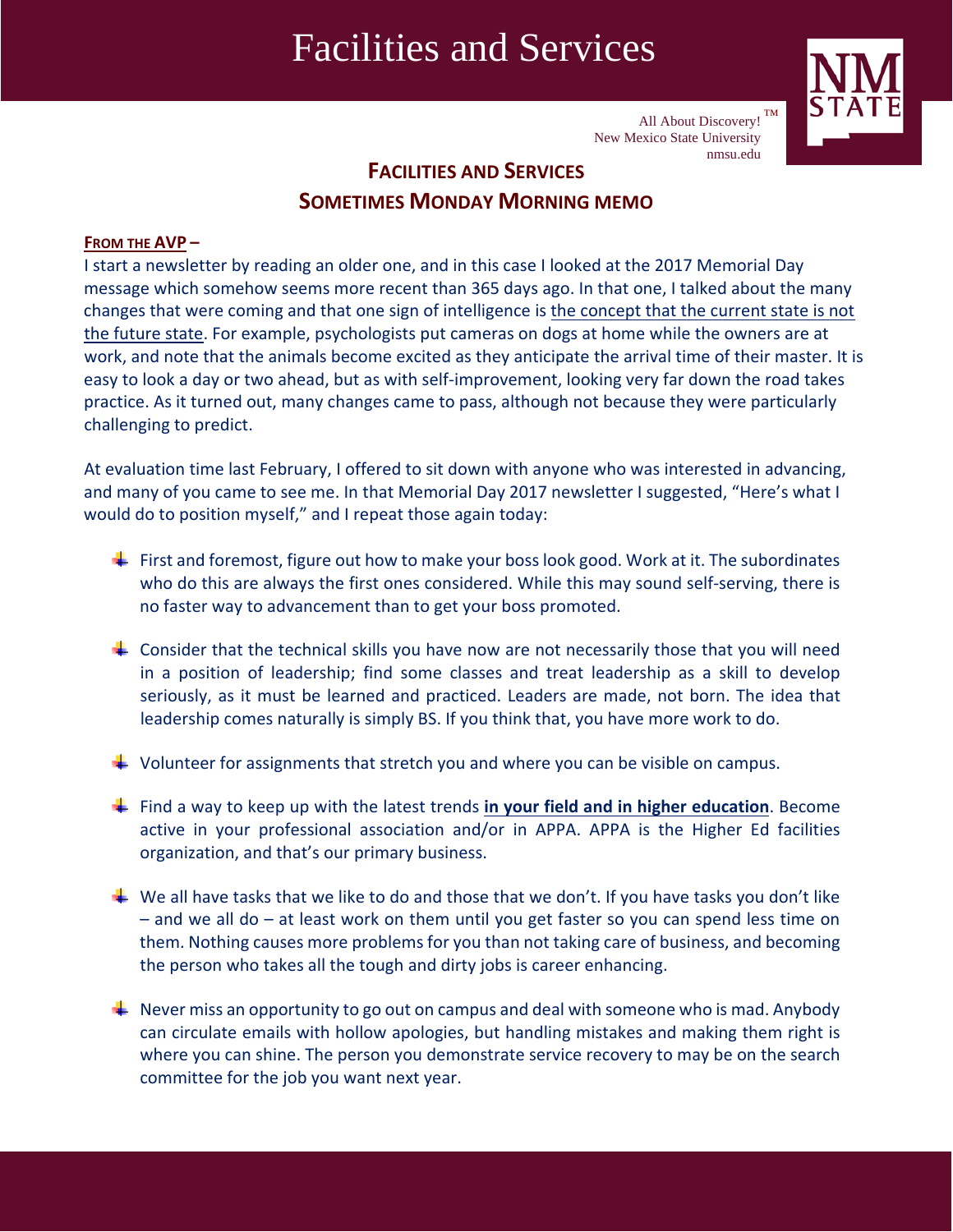

The NMSU mission is education, research, and outreach, and our job is to support those efforts to the best of our ability and resources.

If the strategy is to increase enrollment by recruiting out of state, our role is to build or renovate attractive places for them to live; if the goal is to establish more research

initiatives, we should figure out how to partner with researchers to add the supporting infrastructure quickly and at a reasonable cost; if NMSU seeks to add distance education classes, we can work with ICT on installing improved technology.

NMSU does not exist just so that Facilities and Services can build and repair buildings, put out fires, or clean up hazardous chemicals; we are here to support the mission and the strategies laid out by leadership to accomplish the goals of the university. Do that, and life is good.



Here are the [pictures](https://hr.nmsu.edu/ofs/wp-content/uploads/sites/57/2018/06/Picturees-from-2018PicnicMemo.pdf) from our annual picnic, and we want to thank the Internal Advisory Committee and all of those who helped! https://hr.nmsu.edu/ofs/wp-content/uploads/sites/57/2018/06/Picturees-from-2018PicnicMemo.pdf



**All About Discovery!** ™ **New Mexico State University nmsu.edu**